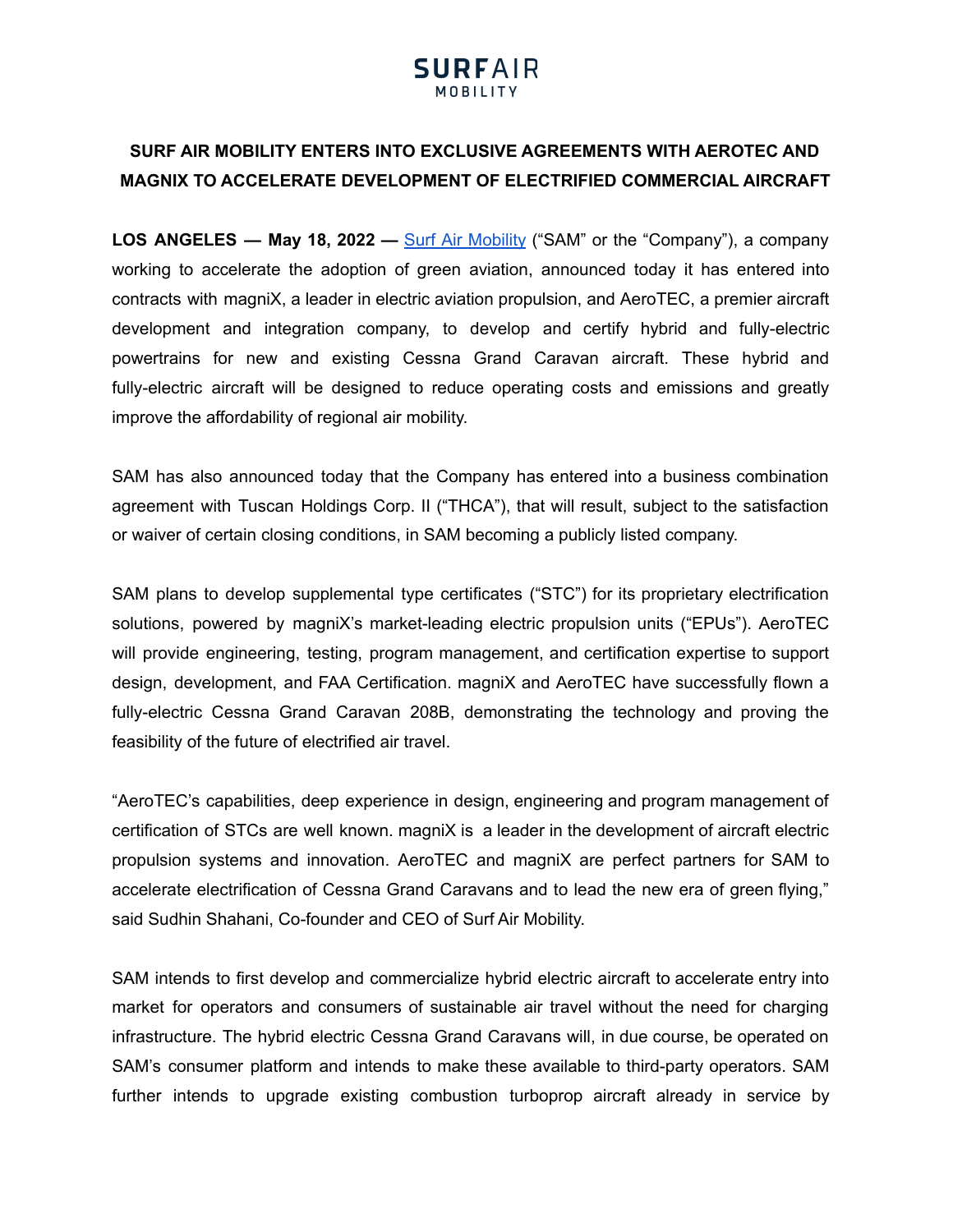installing its proprietary hybrid electric powertrains in existing Caravan aircraft, reducing direct operating costs and emissions.

SAM also announced today its definitive agreement to merge with Southern Airways Corporation ("Southern Airways"), subject to the satisfaction or waiver of certain closing conditions and subject to certain regulatory review. Southern Airways is one of the largest passenger operators of Cessna Caravans in the US, and is expected to lead the introduction of SAM's electrified powertrains to the market.

SAM's first-generation hybrid electric Cessna Grand Caravans are being designed to target carbon emissions reductions of up to 50% and direct operating cost reductions of up to 25%. The Company anticipates its initial hybrid electric Cessna Grand Caravans, once developed, will have the same flight range as their turbine combustion engine counterpart, allowing the hybrid electric Cessna Grand Caravan to operate on regional routes across the US. The hybrid electric Cessna Grand Caravans will not require charging infrastructure on the ground.

"Working with Surf Air Mobility will accelerate our shared vision of electrifying air travel and realize the benefits of an electrified Cessna Grand Caravan within the next few years," said Dominique Spragg, Chairman of magniX.

SAM's STC to install the hybrid electric magniX solution is expected to create a path for magniX's existing pipeline of approximately 50 Grand Caravan aircraft.

"We're at the beginning of aviation's next major evolution, and we're excited to help lead the industry forward with Surf Air Mobility," said Lee Human, President & CEO of AeroTEC. "Our decades of experience bringing new aviation technologies to market will help accelerate the commercialization of SAM's hybrid electric Cessna Grand Caravan and set the stage for the development of additional aircraft types."

With commercially available hybrid electric aircraft only a few years away, followed by fully-electric aircraft, the Company believes that SAM, magniX, and AeroTEC form the team to bring affordable, sustainable air travel to market as quickly as possible.

#### **About Surf Air Mobility**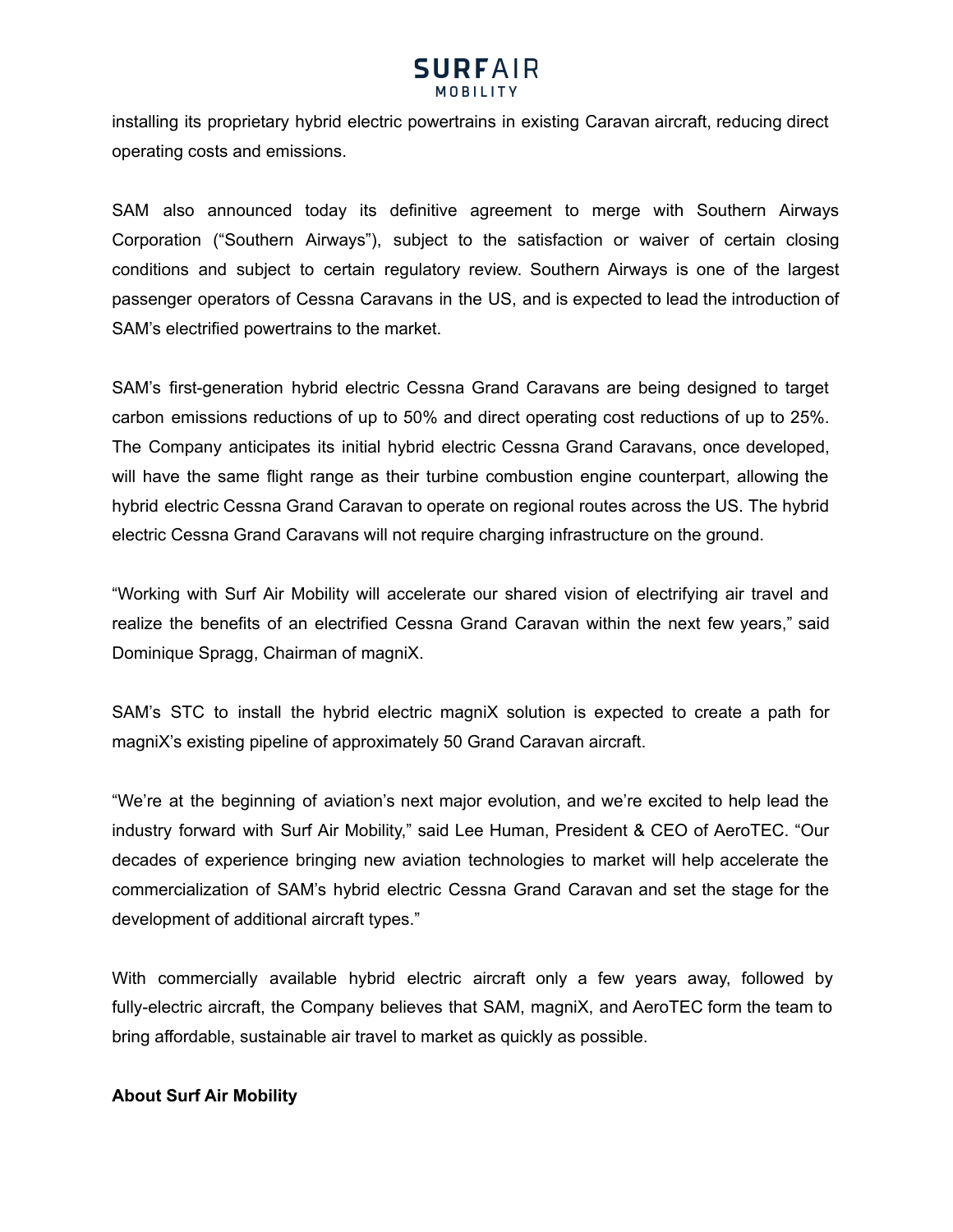Surf Air Mobility (SAM) is a Los Angeles-based electric aviation and air travel company reinventing flying through the power of electrification. The company intends to bring electrified aircraft to market at scale in order to substantially reduce the cost and environmental impact of flying. The management team has deep experience and expertise across aviation, electrification, and consumer technology. SAM is the parent company of Surf Air Inc. For more information, visit: <https://surfair.com>.

#### **About magniX**

Headquartered in Everett WA, magniX is dedicated to enabling an era of clean and affordable commercial air travel with all-electric propulsion. magniX offers a range of revolutionary solutions including all-electric motors – which produce zero emissions and increased efficiency for various aviation applications. For more information, please visit www.magnix.aero.

#### **About AeroTEC**

AeroTEC develops, tests and certifies new aircraft products, using innovative and scalable development, test and certification techniques to help aerospace companies everywhere bring their products to market quickly, easily and efficiently. For more information, please visit www.aerotec.com.

#### **Caution Concerning Forward-Looking Statements**

Certain statements herein are "forward-looking statements" made pursuant to the safe harbor provisions of the United States Private Securities Litigation Reform Act of 1995. Actual results may differ from their expectations, estimates, and projections and, consequently, you should not rely on these forward-looking statements as predictions of future events. In some cases, you can identify forward-looking statements through the use of words or phrases such as "may", "should", "could", "predict", "potential", "believe", "will likely result", "expect", "continue", "will", "anticipate", "seek", "estimate", "intend", "plan", "projection", "would" and "outlook", or the negative version of those words or phrases or other comparable words or phrases of a future or forward-looking nature, but the absence of such words does not mean that a statement is not forward-looking. These forward-looking statements are not historical facts and are based upon estimates and assumptions that, while considered reasonable by SAM and its management, as the case may be, are inherently uncertain. Factors that may cause actual results to differ materially from current expectations include, but are not limited to: the occurrence of any event, change or other circumstances that could impact the acquisition of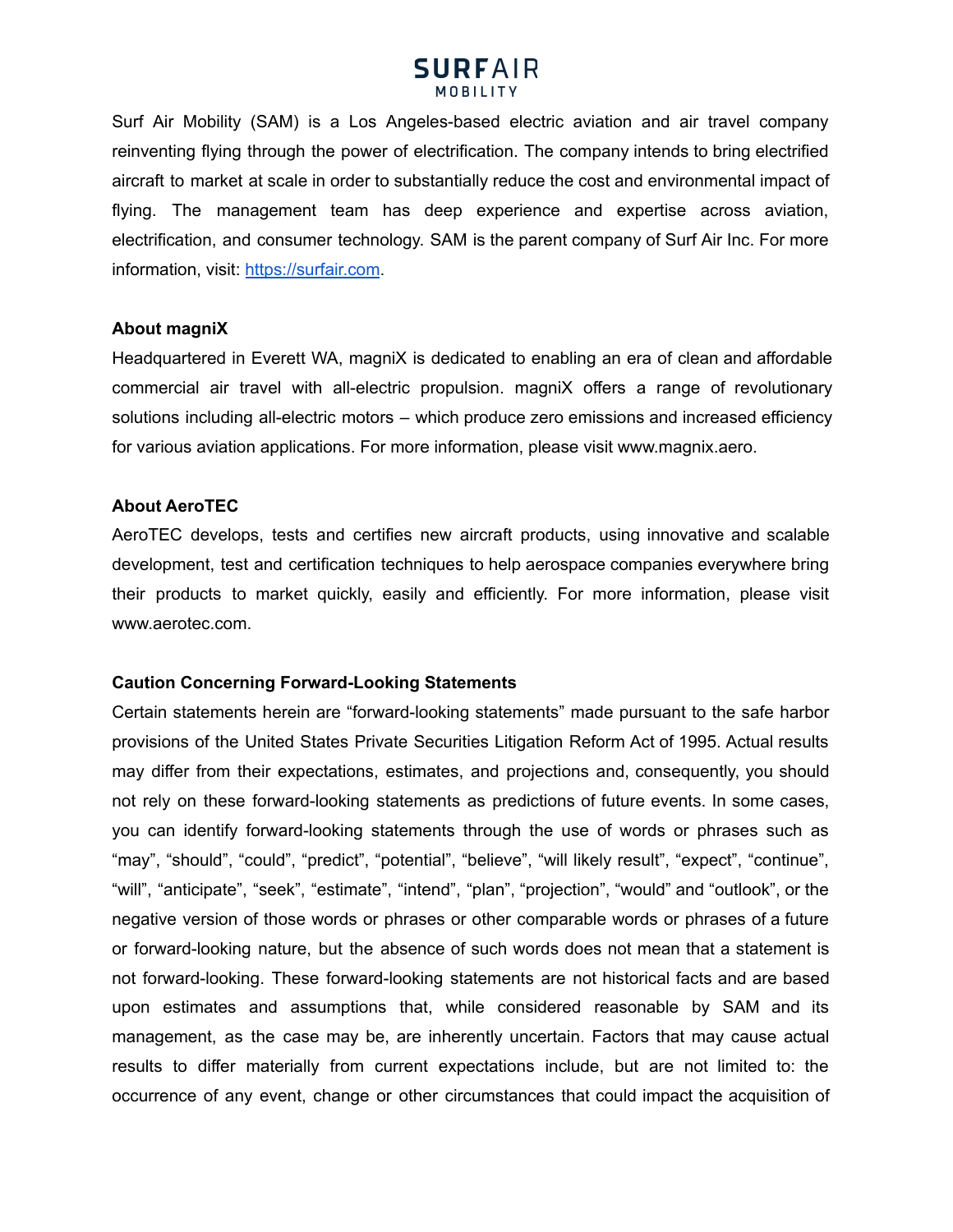Southern to result in a leading air mobility platform with scheduled routes and on-demand charter flights operated by Southern and other third-party operators; the Company's ability to upgrade Southern's current fleet of nearly 40 Cessna Grand Caravans to hybrid electric aircraft using technology; the ability of the Company's first generation of electrified aircraft to meaningfully decarbonize aviation and help alleviate the environmental impact of flying by reducing carbon emissions by as much as 50 percent; the occurrence of any event, change or other circumstances that could give rise to the termination of the definitive agreement with respect to the business combination with THCA (the "Business Combination"); the occurrence of any event, change or other circumstances that could give rise to the termination of the definitive agreements with AeroTEC and magniX to accelerate development of electrified commercial aircraft or the inability of SAM to realize the anticipated benefits of the these agreements; the ability of SAM, along with AeroTEC and magniX, to develop and certify hybrid and fully-electric powertrains for new and existing Cessna Grand Caravan aircraft; the outcome of any legal proceedings that may be instituted against SAM; the combined company or others following the announcement of the Business Combination and any definitive agreements with respect thereto; the inability to complete the Business Combination due to the failure to obtain approval of the stockholders of SAM, to obtain financing to complete the Business Combination or to satisfy other conditions to closing; changes to the proposed structure of the Business Combination that may be required or appropriate as a result of applicable laws or regulations or as a condition to obtaining regulatory approval of the Business Combination; the ability to meet stock exchange listing standards following the consummation of the Business Combination; the risk that the Business Combination disrupts current plans and operations of SAM as a result of the announcement and consummation of the Business Combination; the ability to recognize the anticipated benefits of the Business Combination, which may be affected by, among other things, competition, the ability of the combined company to grow and manage growth profitably, maintain relationships with customers and suppliers and retain its management and key employees; costs related to the Business Combination; changes in applicable laws or regulations; the possibility that SAM or the combined company may be adversely affected by other economic, business, regulatory, and/or competitive factors; SAM's estimates of expenses and profitability; the evolution of the markets in which SAM competes; the ability of SAM to implement its strategic initiatives and continue to innovate its existing products; the ability to respond to failures in our technology or cybersecurity threats affecting our business; the ability to respond to regional downturns or severe weather or catastrophic occurrences or other disruptions or events; the ability to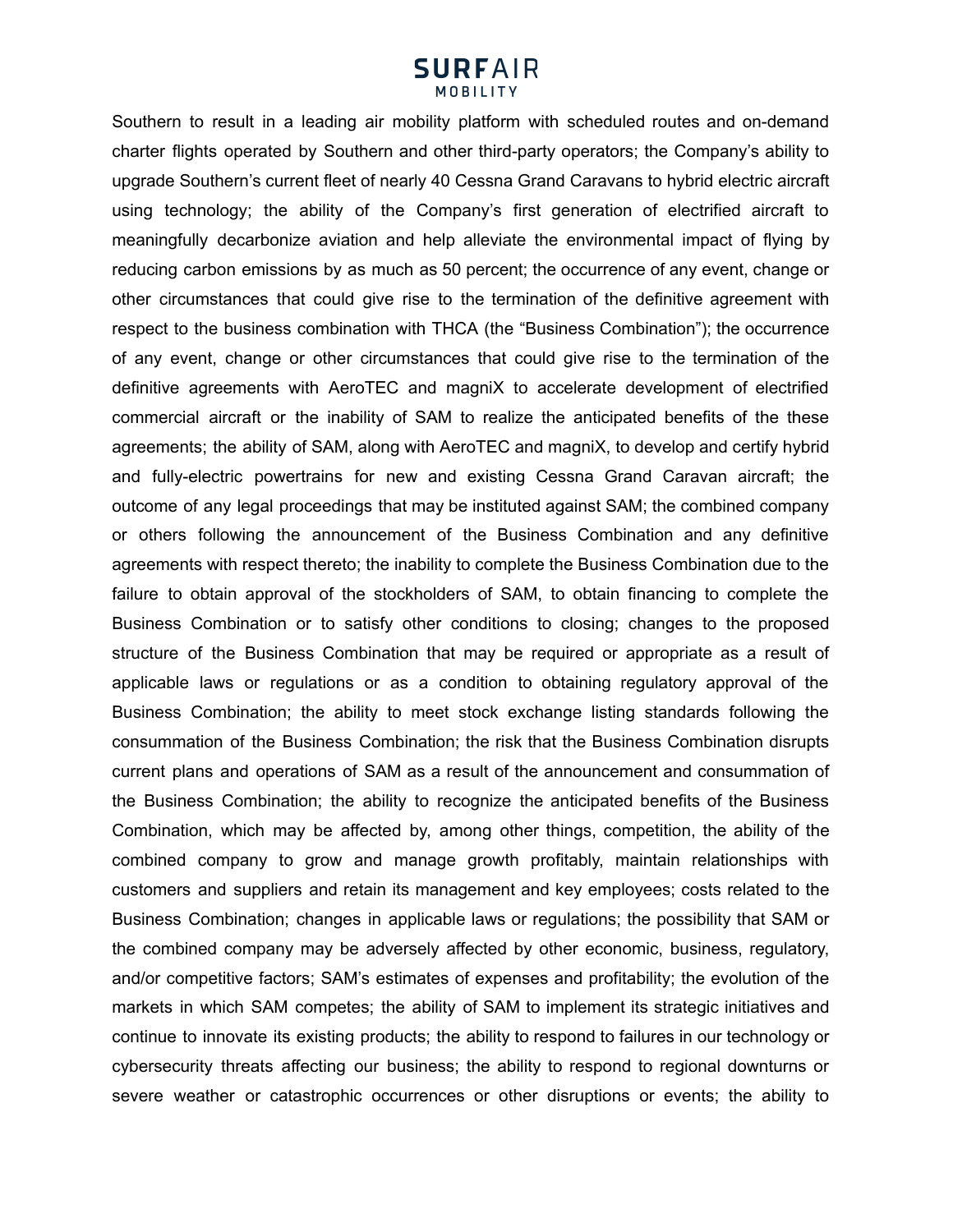respond to decreases in demand for private aviation services and changes in customer preferences; the ability of SAM to defend its intellectual property and satisfy regulatory requirements and the impact of the COVID-19 pandemic on SAM's business; and other risks.

#### **Additional Information and Where to Find It**

THCA intends to file with the Securities Exchange Commission (the "SEC") a registration statement on Form S-4 with a proxy statement containing information about the proposed transaction and the respective businesses of SAM and THCA. THCA will mail a final prospectus and definitive proxy statement and other relevant documents after the SEC completes its review. THCA shareholders are urged to read the preliminary prospectus and proxy statement and any amendments thereto and the final prospectus and definitive proxy statement in connection with the solicitation of proxies for the special meeting to be held to approve the proposed transaction, because these documents will contain important information about the THCA, SAM, and the proposed transaction. The final prospectus and definitive proxy statement will be mailed to stockholders of the THCA as of a record date to be established for voting on the proposed transaction. THCA shareholders will also be able to obtain a free copy of the proxy statement, as well as other filings containing information about the THCA, without charge, at the SEC's website (www.sec.gov) or by calling 1-800-SEC-0330. Copies of the proxy statement and the THCA's other filings with the SEC can also be obtained, without charge, by directing a request to: stephen@tuscanholdings.com. Additionally, all documents filed with the SEC can be found on THCA's website, [tuscan-holdings.com](http://tuscan-holdings.com/). The information contained in, or that can be accessed through, THCA's or SAM's website is not incorporated by reference in, and is not part of, this press release.

#### **Participants in the Solicitation**

SAM and THCA and their respective directors and officers and other members of management and employees may be deemed participants in the solicitation of proxies in connection with the proposed business combination. THCA stockholders and other interested persons may obtain, without charge, more detailed information regarding directors and officers of THCA in the SPAC's Form S-1 filed with the SEC relating to its initial public offering, which was declared effective on July 11, 2019 and in the proxy statement/prospectus relating to this transaction once filed. Information regarding the persons who may, under SEC rules, be deemed participants in the solicitation of proxies from THCA's shareholders in connection with the